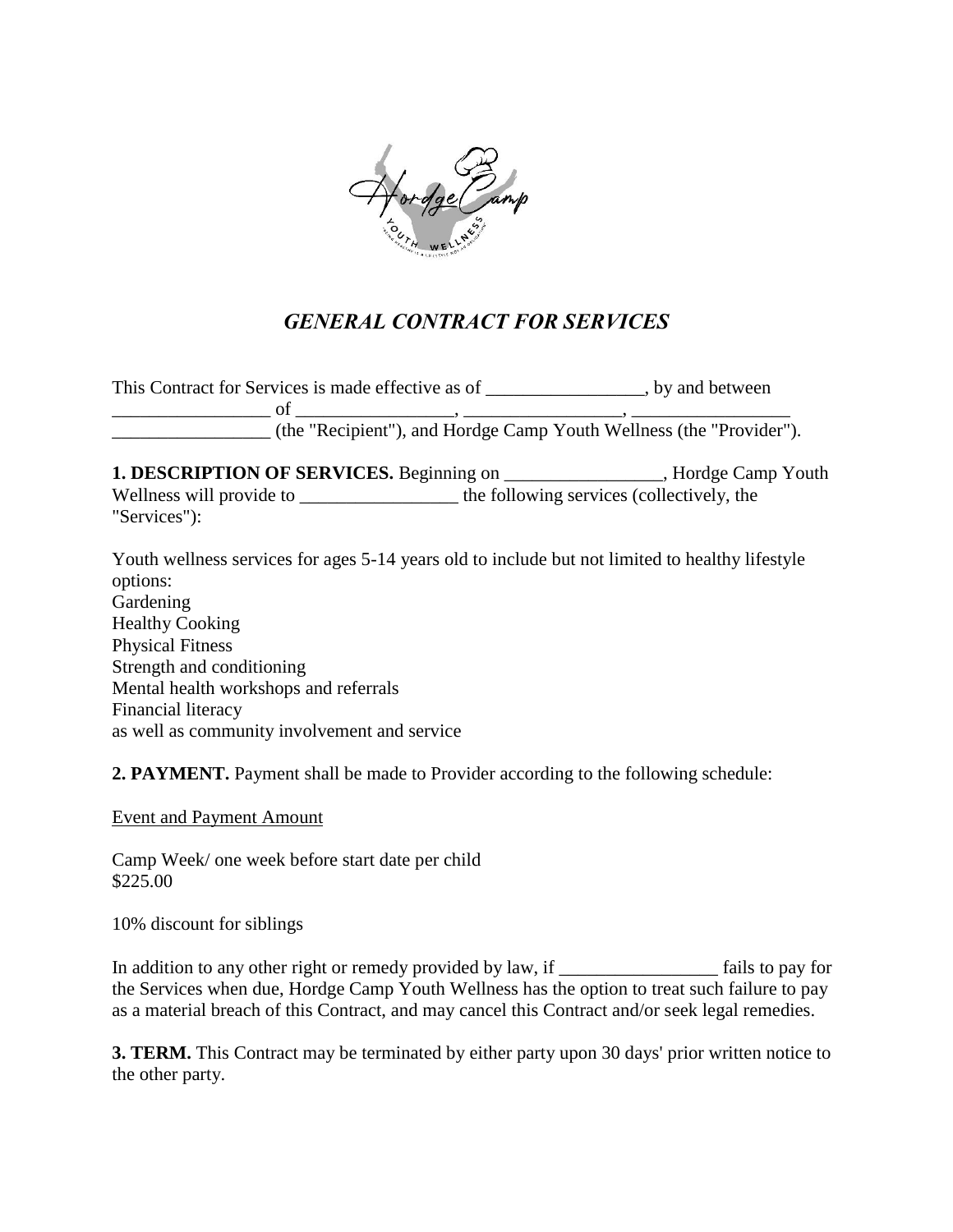**4. WORK PRODUCT OWNERSHIP.** Any copyrightable works, ideas, discoveries, inventions, patents, products, or other information (collectively the "Work Product") developed in whole or in part by Provider in connection with the Services will be the exclusive property of Provider. Upon request, Recipient will execute all documents necessary to confirm or perfect the exclusive ownership of Provider to the Work Product.

**5. DEFAULT.** The occurrence of any of the following shall constitute a material default under this Contract:

a. The failure to make a required payment when due.

b. The insolvency or bankruptcy of either party.

c. The subjection of any of either party's property to any levy, seizure, general assignment for the benefit of creditors, application or sale for or by any creditor or government agency.

d. The failure to make available or deliver the Services in the time and manner provided for in this Contract.

**6. ATTORNEYS' FEES AND COLLECTION COSTS.** If there is dispute relating to any provisions in this Contract, the prevailing party is entitled to, and the non-prevailing party shall pay, the costs and expenses incurred by the prevailing party in the dispute, including but not limited to all out-of-pocket costs of collection, court costs, and reasonable attorney fees and expenses.

**7. REMEDIES.** In addition to any and all other rights a party may have available according to law, if a party defaults by failing to substantially perform any provision, term or condition of this Contract (including without limitation the failure to make a monetary payment when due), the other party may terminate the Contract by providing written notice to the defaulting party. This notice shall describe with sufficient detail the nature of the default. The party receiving such notice shall have 5 days from the effective date of such notice to cure the default(s). Unless waived in writing by a party providing notice, the failure to cure the default(s) within such time period shall result in the automatic termination of this Contract.

**8. FORCE MAJEURE.** If performance of this Contract or any obligation under this Contract is prevented, restricted, or interfered with by causes beyond either party's reasonable control ("Force Majeure"), and if the party unable to carry out its obligations gives the other party prompt written notice of such event, then the obligations of the party invoking this provision shall be suspended to the extent necessary by such event. The term Force Majeure shall include, without limitation, acts of God, fire, explosion, vandalism, storm or other similar occurrence, orders or acts of military or civil authority, or by national emergencies, insurrections, riots, or wars, or strikes, lock-outs, work stoppages or other labor disputes, or supplier failures. The excused party shall use reasonable efforts under the circumstances to avoid or remove such causes of non-performance and shall proceed to perform with reasonable dispatch whenever such causes are removed or ceased. An act or omission shall be deemed within the reasonable control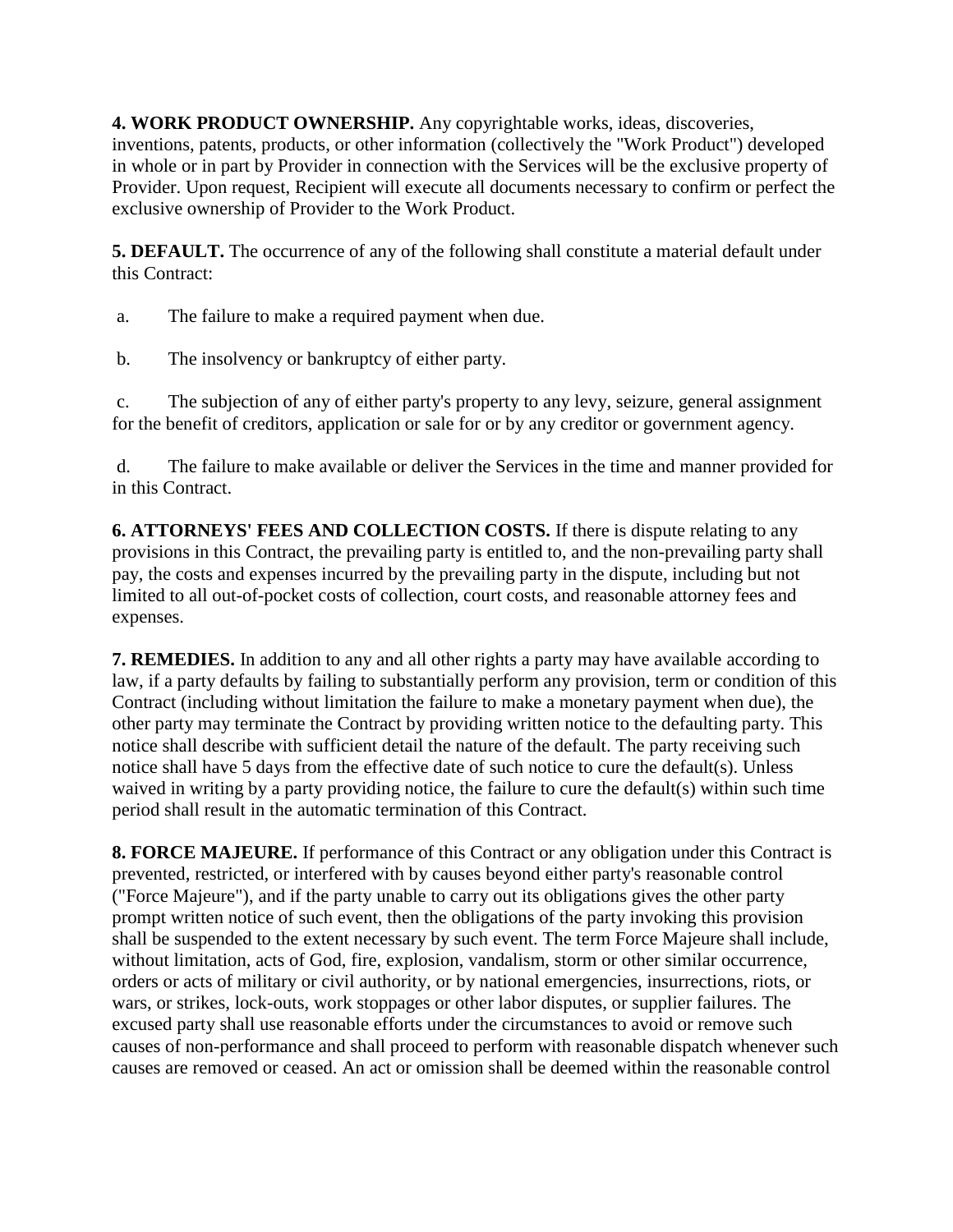of a party if committed, omitted, or caused by such party, or its employees, officers, agents, or affiliates.

**9. DISPUTE RESOLUTION.** The parties will attempt to resolve any dispute arising out of or relating to this Agreement through friendly negotiations amongst the parties. If the matter is not resolved by negotiation within 30 days, the parties will resolve the dispute using the below Alternative Dispute Resolution (ADR) procedure.

Any controversies or disputes arising out of or relating to this Agreement will be resolved by binding arbitration under the rules of the American Arbitration Association. The arbitrator's award will be final, and judgment may be entered upon it by any court having proper jurisdiction.

**10. ENTIRE AGREEMENT.** This Contract contains the entire agreement of the parties, and there are no other promises or conditions in any other agreement whether oral or written concerning the subject matter of this Contract. This Contract supersedes any prior written or oral agreements between the parties.

**11. SEVERABILITY.** If any provision of this Contract will be held to be invalid or unenforceable for any reason, the remaining provisions will continue to be valid and enforceable. If a court finds that any provision of this Contract is invalid or unenforceable, but that by limiting such provision it would become valid and enforceable, then such provision will be deemed to be written, construed, and enforced as so limited.

**12. AMENDMENT.** This Contract may be modified or amended in writing by mutual agreement between the parties, if the writing is signed by the party obligated under the amendment.

**13. GOVERNING LAW.** This Contract shall be construed in accordance with the laws of the State of Texas.

**14. NOTICE.** Any notice or communication required or permitted under this Contract shall be sufficiently given if delivered in person or by certified mail, return receipt requested, to the address set forth in the opening paragraph or to such other address as one party may have furnished to the other in writing.

**15. WAIVER OF CONTRACTUAL RIGHT.** The failure of either party to enforce any provision of this Contract shall not be construed as a waiver or limitation of that party's right to subsequently enforce and compel strict compliance with every provision of this Contract.

**16. ATTORNEY'S FEES TO PREVAILING PARTY.** In any action arising hereunder or any separate action pertaining to the validity of this Agreement, the prevailing party shall be awarded reasonable attorney's fees and costs, both in the trial court and on appeal.